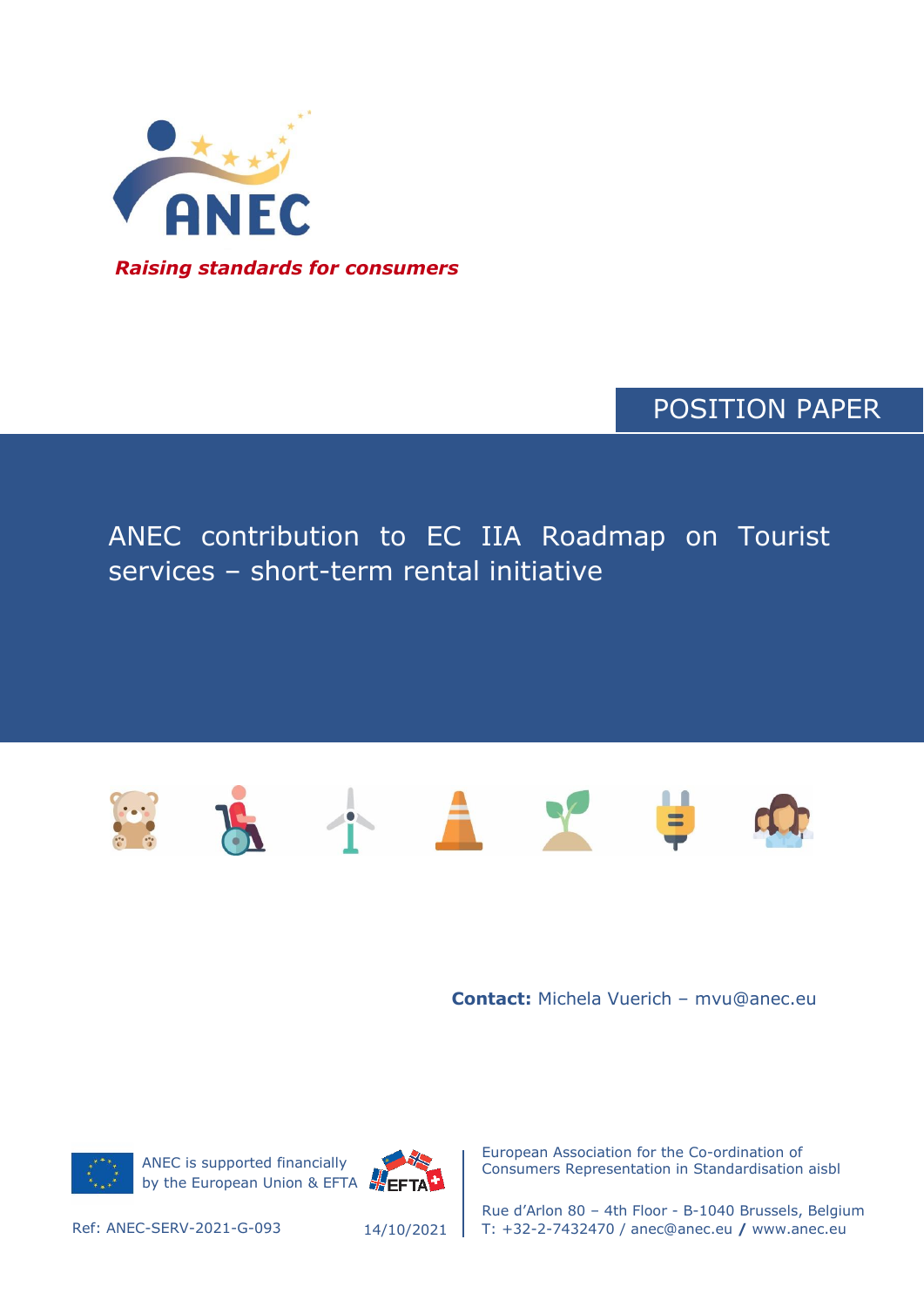

ANEC welcomes that the European Commission continue to take interest to regulate the collaborative economy services, and especially the short-term accommodation rentals.

While the Digital Services Act brought progress with horizontal rules for platforms, this type of accommodation needs more regulation at European level, especially for the platforms which offer them, without compromising the advantage of peer-to-peer transactions.

Before the current crisis, saturation of accommodations in some destinations created problems that came as unforeseen consequences: gentrification, noise pollution, high waste accumulation, degradations, rise of prices, lack of housing… this requires asking platforms to work and be transparent with municipalities to help tourism policies and upgrade facilities. There need to be strategic aims set by local planning authorities and the method of enforcing them. With these challenges in mind, their role in shifting the demand from to less well-known destinations should also be further explored.

Back in 2017, ANEC collaborated with Consumers International on the [CI/ANEC Position](https://www.anec.eu/images/Publications/position-papers/Services/ANEC-SERV-2017-G-019.pdf)  [paper](https://www.anec.eu/images/Publications/position-papers/Services/ANEC-SERV-2017-G-019.pdf) 'Sharing Economy' describing the challenges consumers face in the collaborative economy with view to our contribution to international standardisation work that was starting in that area, while waiting for European legislation in the sector.

Currently, we are involved in the development of several international standards in ISO TC 324 'Sharing economy'. Still, these standards will not answer all issues of this sector, especially when combining visions on this market that are often different from those of European consumers and stakeholders.

ANEC therefore welcomes the EU initiative on Tourist Services – Short term rental "*to ensure clear and simple rules are in place for STRs across the EU while supporting public authorities in defending public interest objectives."*

From a consumer perspective, it is crucial to address on short term accommodation rentals several elements:

- transparency of the platform on the status of the provider (individual or business);
- responsibility of the platform about the classifieds published and type of providers (individual or business);
- importance of having an efficient complaints handling system;
- responsibility of the platform about the safety of the accommodations (fire safety, security, pool safety…).

It is also important that the platforms share with public authorities' relevant information to reduce inconvenience.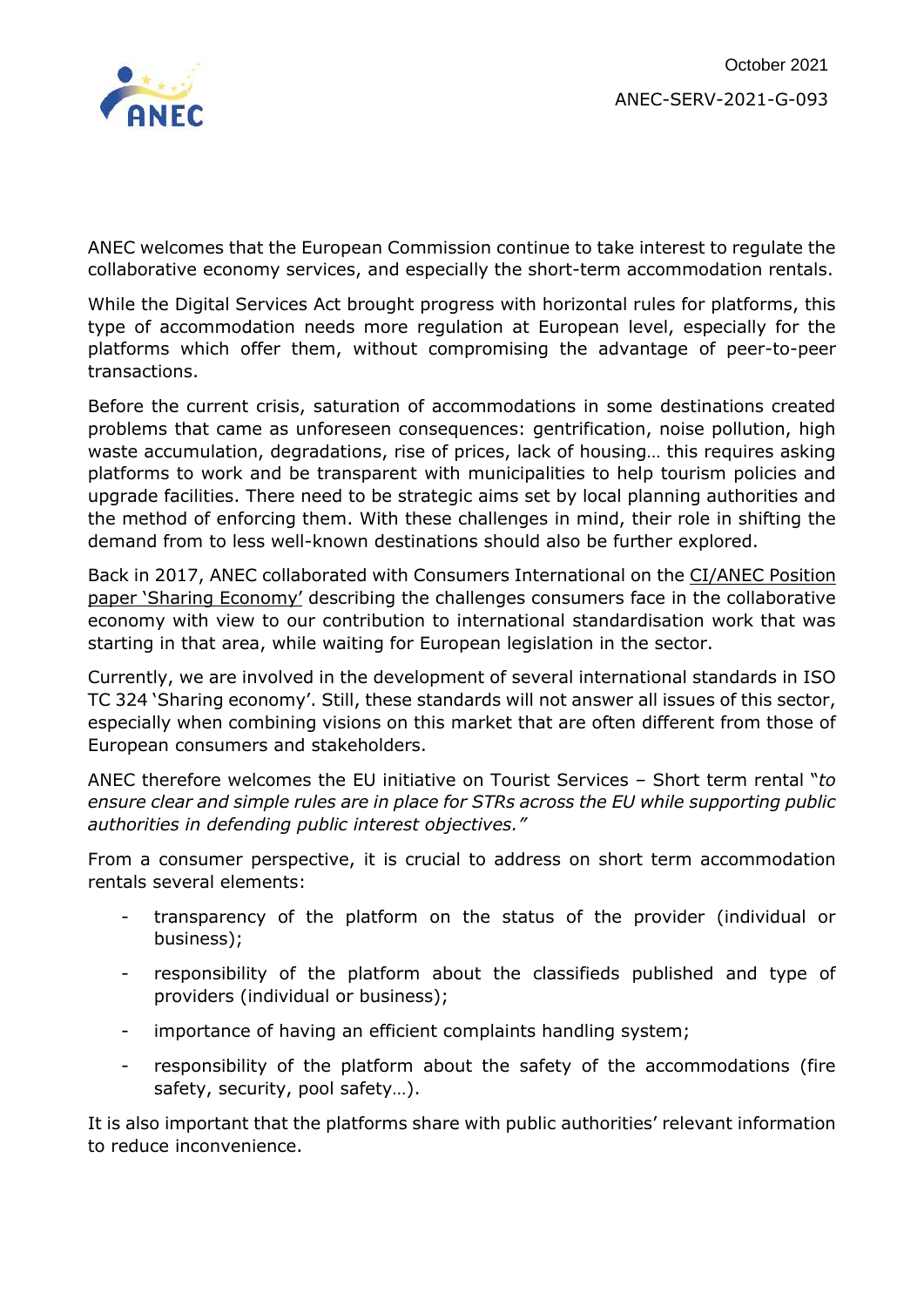

The initiative's objective (i) *Access of public authorities to data on STRs and (ii) Market access conditions for STR players and level playing field* as described in the STR initiative roadmap can help in these matters.

An additional aspect that we suggest the EC should bear in mind is that tourism extends beyond EU boundaries, so consumer needs and rights to be considered should include:

- EU citizens using STRs to visit destinations outside the EU
- Non-EU citizens visiting destinations inside the EU

Linked to this is the fact that platforms providing STRs may not be based in the EU.